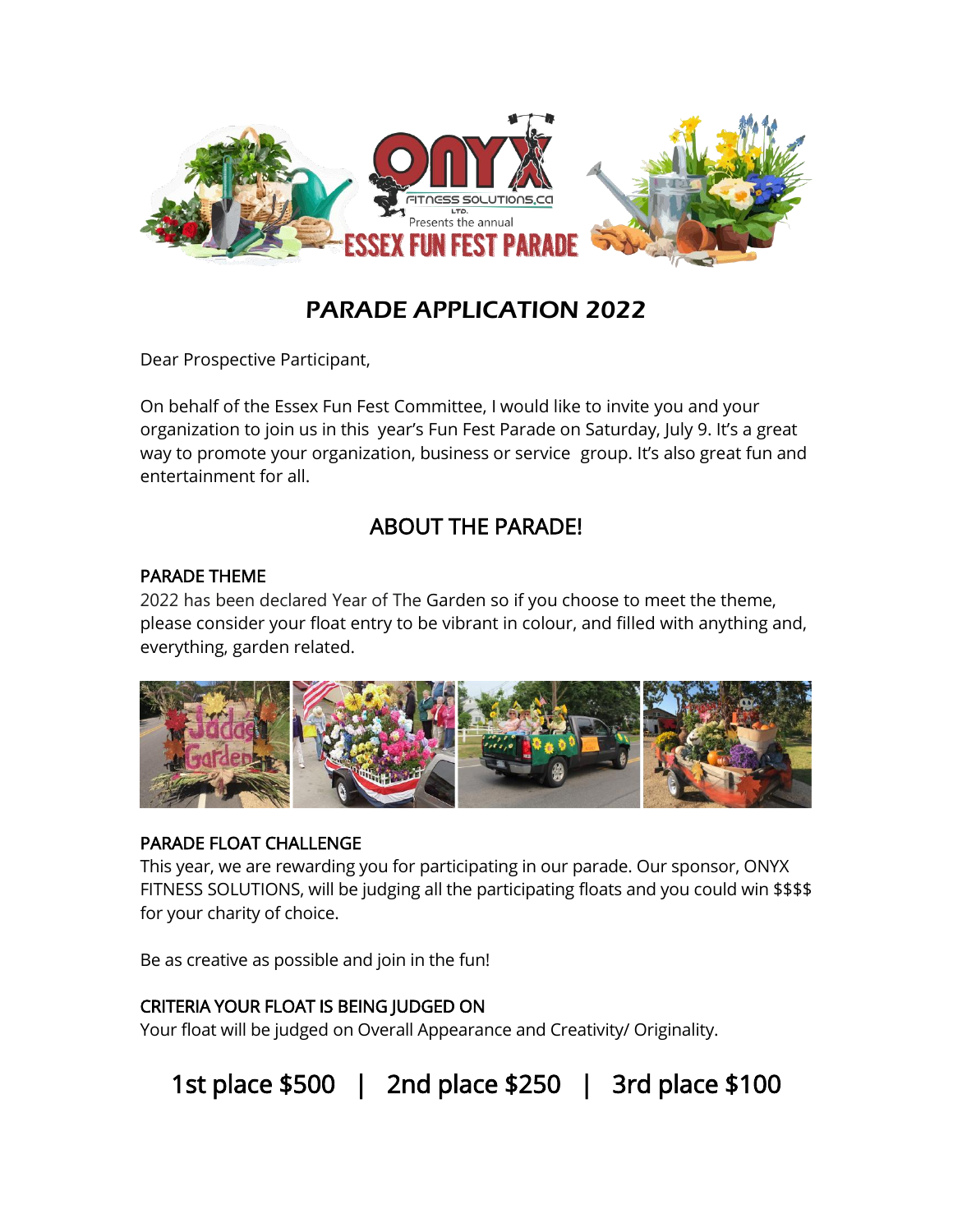#### Overall Appearance (0-10 points awarded)

Does the float look good? Does the float adhere to the theme? Is the float constructed of quality? Is the float colourful? Does the float look safe?

#### Creativity/Originality (0-10 Points)

Is the float design, construction and appearance something out of the ordinary? Does the float have and any moveable parts, gimmicks, encompassing traits?

#### LINEUP START TIME

9:30am on Medora Avenue with overflow on Albert Street and Harvey Street.

#### PARADE START TIME

10:30am

#### PARADE APPLICATION DEADLINE

The deadline to submit application is Friday, July 1, 2022

#### PARADE STAGING AND ROUTE

The parade route will be from Medora Avenue to Fairview Avenue.

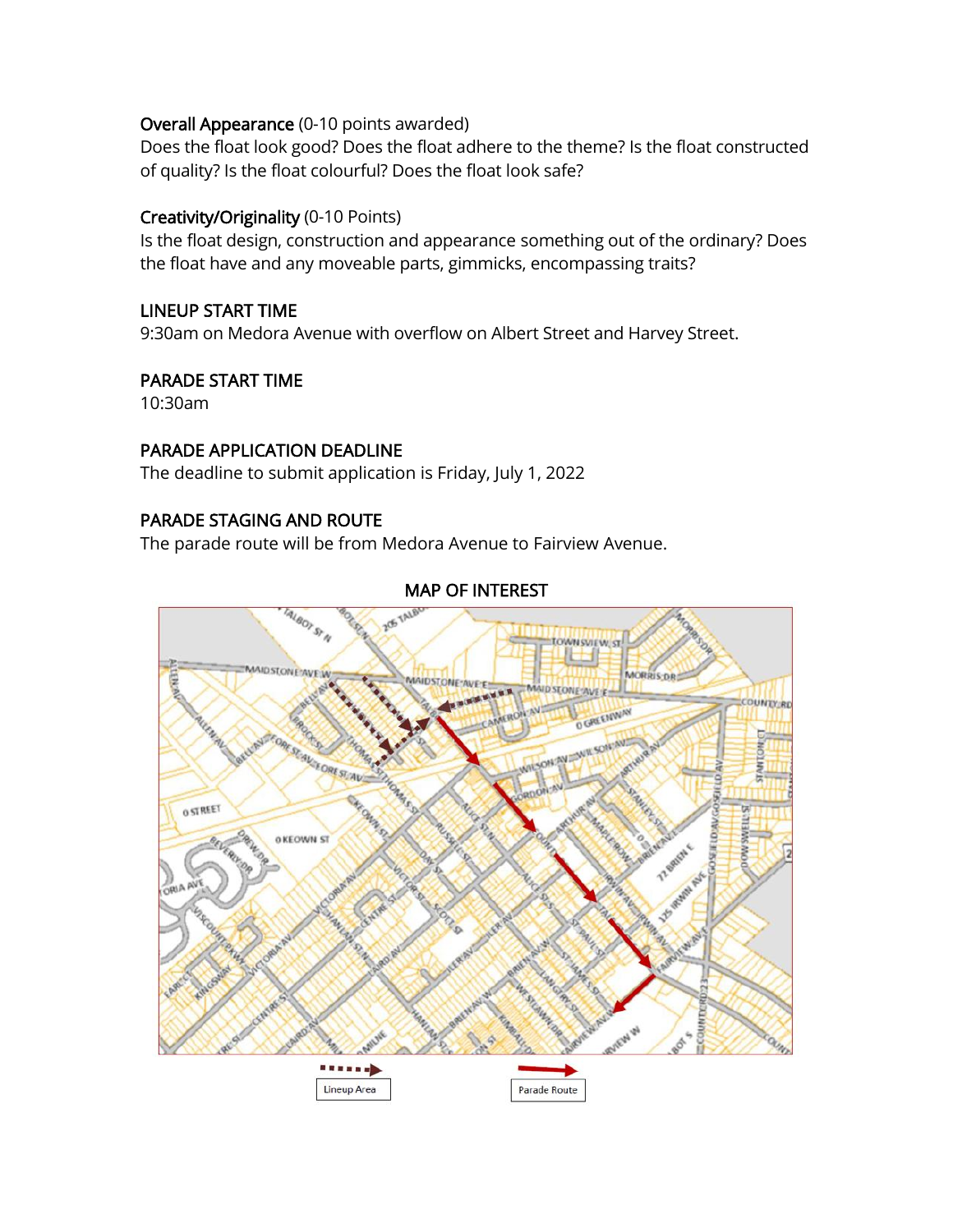#### THINGS TO KNOW

During the parade, walkers are welcome to hand out wrapped treats. We discourage the throwing of items as it may entice children to run out among the moving vehicles to retrieve them. This is also a perfect opportunity to hand out flyers, coupons and promotional items to hundreds of people.

Safety is the festival's number 1 priority. Volunteers and the OPP will assist with road closures and traffic flow.

Attached is the entry form. Complete and return this form as soon as possible by one of the following methods:

Drop-off or Mail to: Essex Town Hall 33 Talbot Street South, Essex, Ontario N8M 1A8 (8:30 AM to 4:30 PM Monday to Friday. After-hour drop box available)

Essex Centre Sports Complex 60 Fairview Avenue West, Essex, Ontario (9:00 AM to 4:30 PM Monday to Friday)

Email to: [essexfunfest@gmail.com](mailto:essexfunfest@gmail.com) Attention: Richard Tapping

When all entries are accepted, and within 1 week of the parade date, you will be emailed further details including your entry number and assembly location.